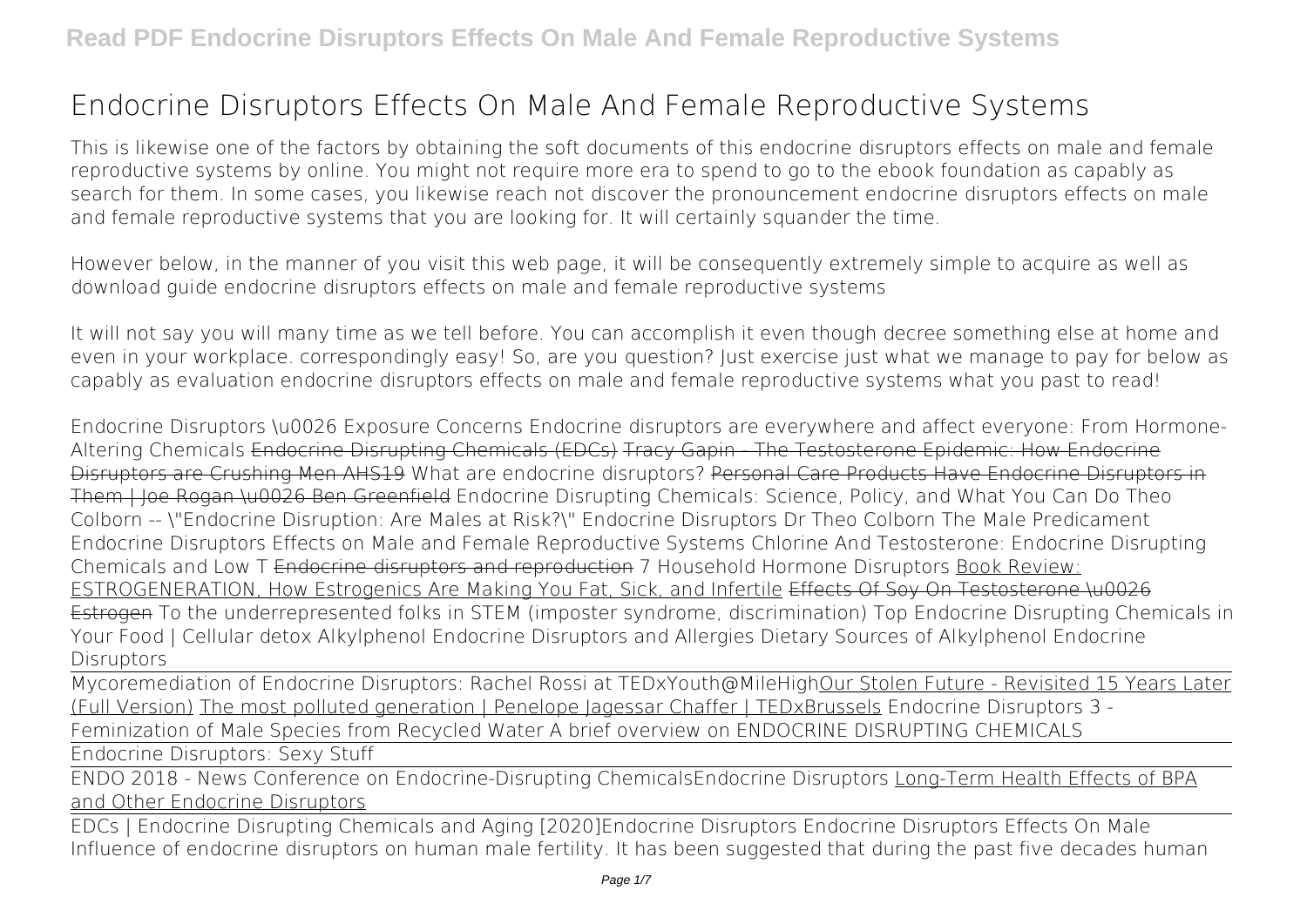sperm counts have declined and the incidence of testicular cancer, hypospadias and cryptorchidism has increased. Furthermore, geographical differences, with respect to these markers of male reproductive function, have been reported.

*Influence of endocrine disruptors on human male fertility*

Data from animal and human studies suggest that endocrine-disrupting chemicals are associated in the etiopathogenesis with harmful effects on male reproductive health. 3 Furthermore, recent meta-analysis has suggested that EDCs not only have a deleterious effect on sperm quality but may also be associated with cryptorchidism, hypospadias, and testis cancer, the so-called testicular

*Endocrine‐disrupting chemicals and male reproductive ...*

There is great concern regarding the reproductive and health hazards of endocrine disruptors. Research indicates that men are experiencing declining fertility and an increased incidence of prostate cancer, while women are dealing with increased infertility, early menopause, and breast cancer.

*Endocrine Disruptors: Effects on Male and Female ...*

The US Environmental Protection Agency (US-EPA) has defined endocrine disruptors as "exogenous agents that interfere with the production, release, transport, metabolism, binding, action, or elimination of the natural hormones in the body responsible for the maintenance of homeostasis and the regulation of developmental processes."

*Endocrine disruptors: effects on male fertility and ...*

function of the endocrine system and have potential hazardous effects on male reproductive axis causing infertility. Although testicular and prostate cancers, abnormal sexual development, undescended testis, chronic inflammation, Sertolicell-only pattern, hypospadias, altered pituitary and thyroid gland

*Endocrine disruptors and estrogenic effects on male ...*

Abstract. Endocrine-disrupting chemicals are substances present in the environment that can interfere with normal hormonal balance and thus exert potentially adverse health effects on the human organism. Male reproductive system development and function may be susceptible to the effects of such environmental toxicants.

*Endocrine-disrupting chemicals and male reproductive ...*

specifically "endocrine disruptors," that interfere with normal hormonal action. Much research has gone into testing the effects of specific endocrine disrupting chemicals (EDCs) on the development of male reproductive organs and endocrinerelated cancers in both in vitro and in vivo models. Efforts have been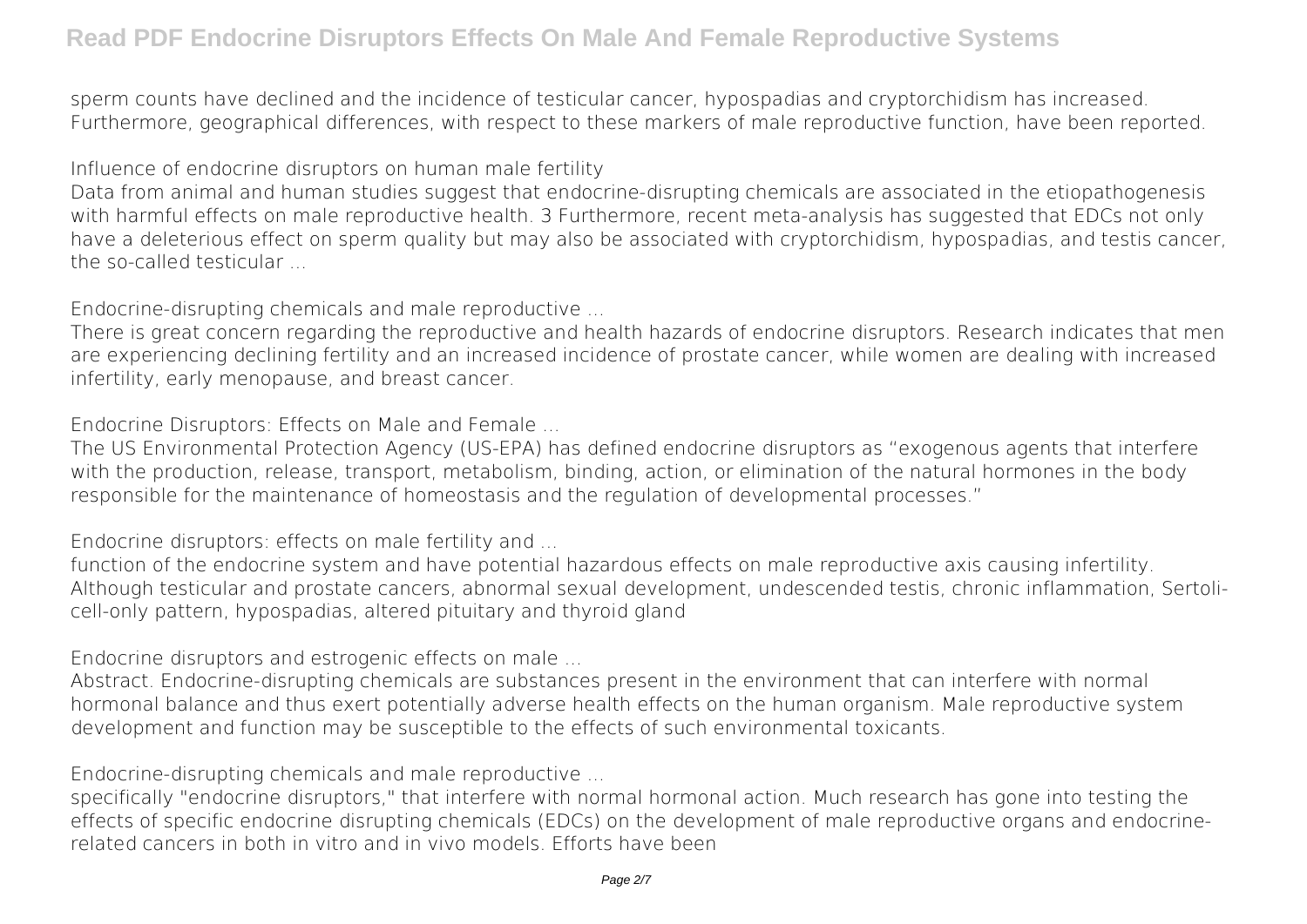*Environmental endocrine disruptors: Effects on the human ...*

Animal and in vitro studies have supported the conclusion that endocrine disrupting chemicals affect the hormone dependent pathways responsible for male and female gonadal development, either through direct interaction with hormone receptors or via epigenetic and cell-cycle regulatory modes of action.

*Human Exposure to Endocrine Disrupting Chemicals: Effects ...*

Ovarian disorders such as endometriosis and fetal growth retardation have also been linked to the impact of these chemicals. Phthalates, chemicals found in shampoos, and cosmetics can disrupt the endocrine system and reduce sperm concentration, which may result in male infertility. Learning Disabilities.

*Effects of Exposure to Endocrine Disruptors on Human ...*

The Endocrine Society released a scientific statement outlining mechanisms and effects of endocrine disruptors on "male and female reproduction, breast development and cancer, prostate cancer, neuroendocrinology, thyroid, metabolism and obesity, and cardiovascular endocrinology," and showing how experimental and epidemiological studies converge with human clinical observations "to ...

*Endocrine disruptor - Wikipedia*

A number of observations of adverse effects have been made in which endocrine disruptors could play a role, including: Declining sperm counts : Some studies in certain western countries have reported decreases in sperm numbers over the last 50 years.

*Effects of endocrine disruptors - Environment - European ...*

Endocrine-disrupting chemicals are known to interfere with normal reproductive function and hormone signaling. Phthalates, bisphenol A, pesticides, and environmental contaminants such as polychlorinated biphenyls and dioxins are known endocrine-disrupting chemicals that have been shown to negatively affect both male and female reproduction.

*Transgenerational Effects of Endocrine-Disrupting ...*

Of particular concern are endocrine disruptors, chemicals that interfere with the functioning of hormones in the body that studies have shown are related to myriad health consequences, such as reduced sperm quality, obesity, infertility, developmental disorders, and birth defects.

*Endocrine Disruptors And Men's Health | Goop* Endocrine Disruptors: Effects on Male and Female Reproductive Systems, Second Edition eBook: Rajesh K. Naz: Amazon.co.uk: Kindle Store Page 3/7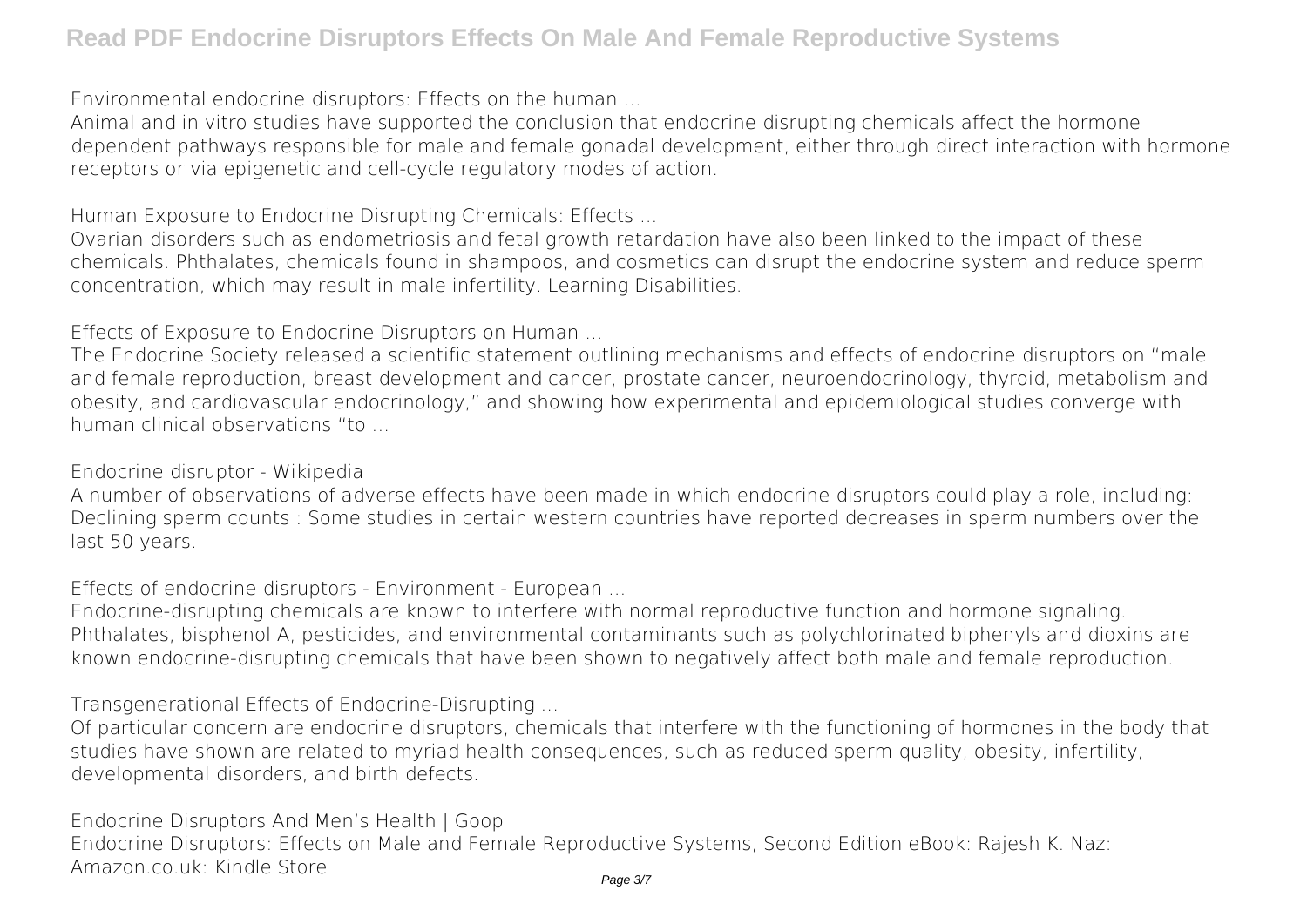*Endocrine Disruptors: Effects on Male and Female ...*

Endocrine Disruptors: Effects on Male and Female Reproductive Systems, Second Edition: Amazon.co.uk: Rajesh K. Naz: Books

*Endocrine Disruptors: Effects on Male and Female ...*

Called endocrine disruptors, these chemicals are linked with developmental, reproductive, brain, immune, and other problems. Endocrine disruptors are found in many everyday products, including some plastic bottles and containers, liners of metal food cans, detergents, flame retardants, food, toys, cosmetics, and pesticides.

#### *Endocrine Disruptors*

Endocrine disruptors are chemicals that are ubiquitous in our daily lives. They are found in anything from children's products to cosmetics and hygiene products, pesticides, furniture, etc. These substances disrupt the hormonal system, having adverse effects on human and animal health.

#### *Endocrine disruptors*

Endocrine disruptors (EDs) are exogenous substances able to impair endocrine system; consequently, they may cause numerous adverse effects. Over the last years, particular focus has been given to their harmful effects on reproductive system, but very little is known, especially in males.

There is great concern regarding the reproductive and health hazards of endocrine disruptors. Research indicates that men are experiencing declining fertility and an increased incidence of prostate cancer, while women are dealing with increased infertility, early menopause, and breast cancer. As new research reveals the previously unknown risks of

There is great concern regarding the reproductive and health hazards of endocrine disruptors. Research indicates that men are experiencing declining fertility and an increased incidence of prostate cancer, while women are dealing with increased infertility, early menopause, and breast cancer. As new research reveals the previously unknown risks of these endocrine disruptors, it is imperative to update our knowledge of these controversial chemicals. Endocrine Disruptors: Effects on Male and Female Reproductive Systems, Second Edition examines the reproductive and health hazards of endocrine-disrupting environmental chemicals from epidemiology to etiology, concluding with future directions. Divided into two sections, the first part of the book describes the effects of environmental toxicants on the female reproductive system, with an emphasis on the effects and mechanisms of their action on sex differentiation during development, fertility, and breast cancer. The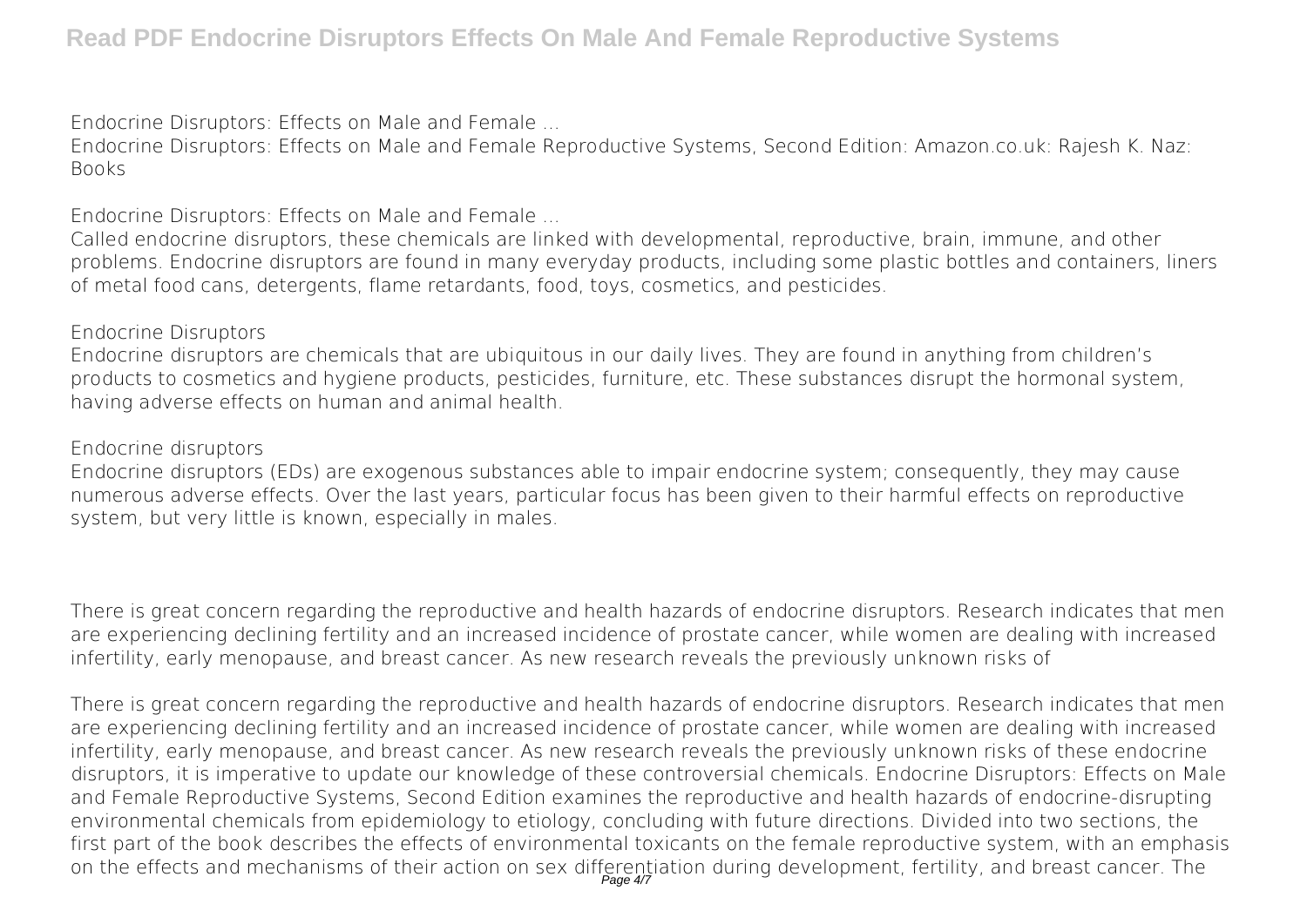second part addresses the effects of endocrine disruption on the male reproductive system, focusing on male fertility and the development of benign prostate hyperplasia (BPH) and prostate cancer. Leading authorities contribute expert analyses and up-to-date information on a topic that has become a major concern among the scientific community and the general public. This second edition supplies the most current, critical knowledge on the real risks that endocrine disruptors pose to the population.

Male reproductive health is an important area affecting men's overall health and well-being. Infertility is a worldwide problem that affects approximately 15% of married couples. Half of these cases can be traced to male partners. Infertile men are at an elevated risk of cancer development later in life, primarily genitourinary malignancies such as testicular and prostate cancer. This book will focus on male reproductive health, from the aspects of semen quality, male infertility, testicular cancer, and prostate cancer, and their detection, diagnosis, treatment, and prevention.

Research on testosterone is increasing in many senses; however there is still much controversy regarding its physiology and clinical use. This book addresses these topics, providing a broad overview about testosterone, from its basic features to the most recent evidence of clinical applicability. Also, specific conditions in which testosterone play a pivotal role are discussed in detail, such as hypogonadism, misuse and abuse, puberty, cardiovascular effects and testosterone therapy. Although not essential for survival, testosterone represents the essence of male biological function, being the important testicular androgen in men. Low serum testosterone levels are associated with cardiovascular morbidity, metabolic syndrome, type 2 diabetes mellitus, atherosclerosis, osteoporosis, sarcopenia, and mortality. Conversely, increased serum levels of testosterone may lead to deleterious events. In general, there is increasing evidence that serum testosterone is a major biomarker status of men's health in general. Testosterone: From Basic to Clinical Aspects is an indispensable reference for all those who seek state-of-the-art knowledge regarding this hormone, from basic issues (including pharmacology and physiology) through clinical aspects (related diseases and supplementation therapy).

Chemicals causing Endocrine disruptors are present in the environment and they have anti-androgenic and/or estrogen likes properties that cause deleterious effect on the male reproductive system resulting in infertility and erectile dysfunction (ED). These estrogen like or anti-androgenic chemicals are called endocrine disruptors because they either intimate the structure of natural hormones, causes the inhibition of action of the hormones or produces changes in the normal hormonal regulation of the endocrine system. Many pesticides with endocrine disrupting properties are known to adversely damage reproductive competence of the male and females. Pesticides are considered as a highly diverse group of compounds and they present one of the most important groups of chemical stressors in the environment. Majority of human population is exposed to these contaminants in the general environment or either in their working places.Chemical insecticides used today are neurotoxicants and they act by destroying the nervous system of the target organisms. Pesticides being endocrine disruptors affect the male reproductive system by disturbing endocronologic homeostasis.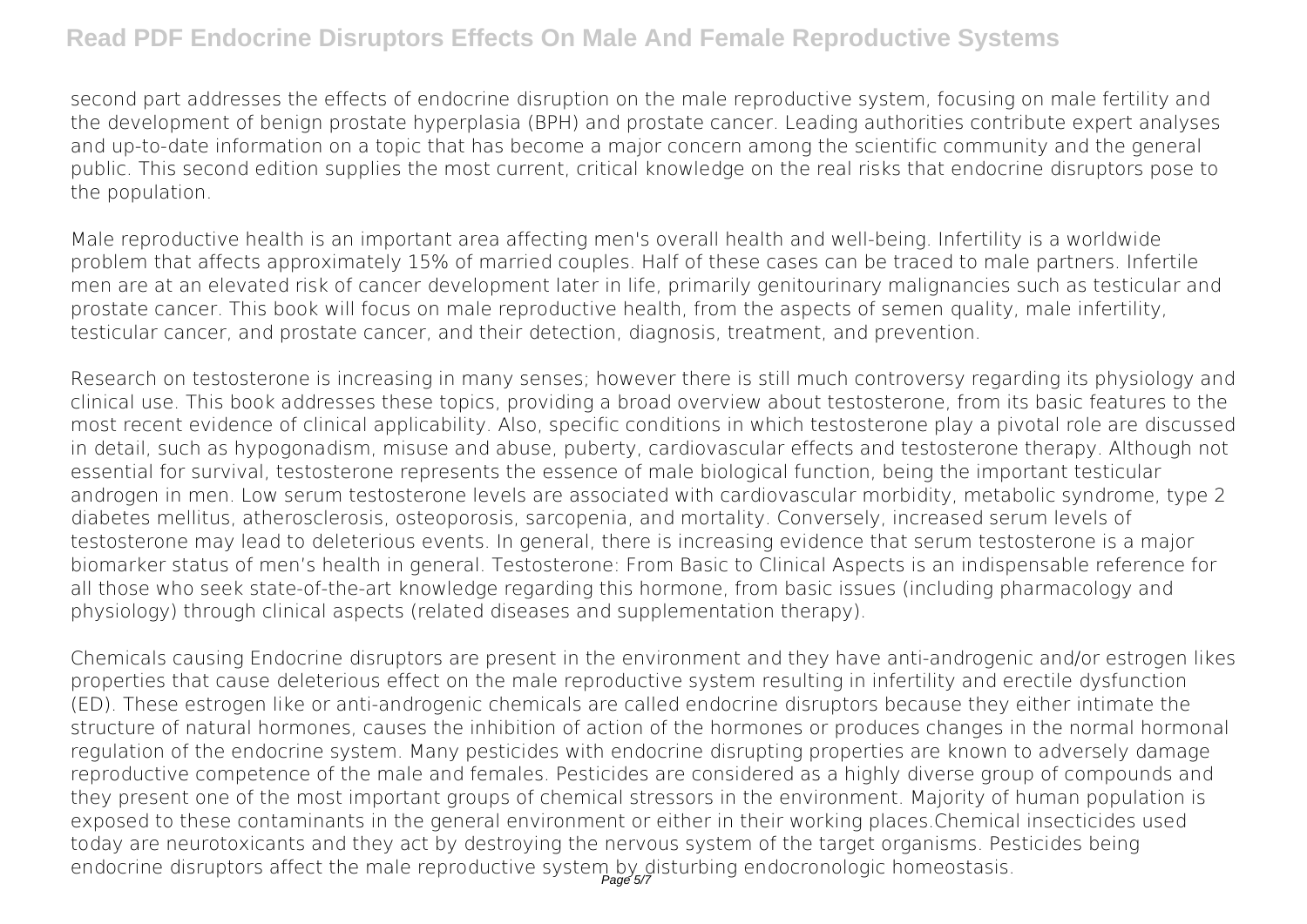In the tradition of Silent Spring and The Sixth Extinction, an urgent, meticulously researched, and groundbreaking book about the ways in which chemicals in the modern environment are changing—and endangering—human sexuality and fertility on the grandest scale, from renowned epidemiologist Shanna Swan. In 2017, author Shanna Swan and her team of researchers completed a major study. They found that over the past four decades, sperm levels among men in Western countries have dropped by more than 50 percent. They came to this conclusion after examining 185 studies involving close to 45,000 healthy men. The result sent shockwaves around the globe—but the story didn't end there. It turns out our sexual development is changing in broader ways, for both men and women and even other species, and that the modern world is on pace to become an infertile one. How and why could this happen? What is hijacking our fertility and our health? Count Down unpacks these questions, revealing what Swan and other researchers have learned about how both lifestyle and chemical exposures are affecting our fertility, sexual development—potentially including the increase in gender fluidity—and general health as a species. Engagingly explaining the science and repercussions of these worldwide threats and providing simple and practical guidelines for effectively avoiding chemical goods (from water bottles to shaving cream) both as individuals and societies, Count Down is at once an urgent wake-up call, an illuminating read, and a vital tool for the protection of our future.

Nowadays, endocrine-disrupting chemicals are considered to be one of the main causes of the ever-increasing occurrence of problems with male fertility. These compounds of natural or anthropogenic origin are omnipresent in the environment and organisms are exposed to them practically nonstop through the air, water, food, and occupationally. Endocrine disruptors have the ability to mimic effects of reproductive hormones and demonstrably can interfere with the endocrine system leading to reproductive disorders at different levels, and considering male reproductive functions, most of the impacts are performed by the breakdown of estrogen- or androgen-mediated processes. A significant body of evidence based upon laboratory or wildlife animal experiments and meta-analysis of semen studies in men indicates that exposure to endocrine disrupting compounds is associated with male reproductive malfunctions, including impairment of spermatogenesis followed by reduced semen quality parameters (sperm concentration, motility, and morphology). Alkylphenols, bisphenol, and phthalates are substantial components of many products with which people come into contact daily. This brief review will emphasize on the possible effects of alkylphenols, bisphenol, and phthalates on the male reproductive system, and current research efforts related to these substances mainly in the context of two main processes taking place in testicular tissues-steroidogenesis and spermatogenesis.

Updated with new and expanded chapters, Endocrine Disruption and Human Health, Second Edition provides an introduction to what endocrine disruptors are, the issues surrounding them, the source of these chemicals in the ecosystem